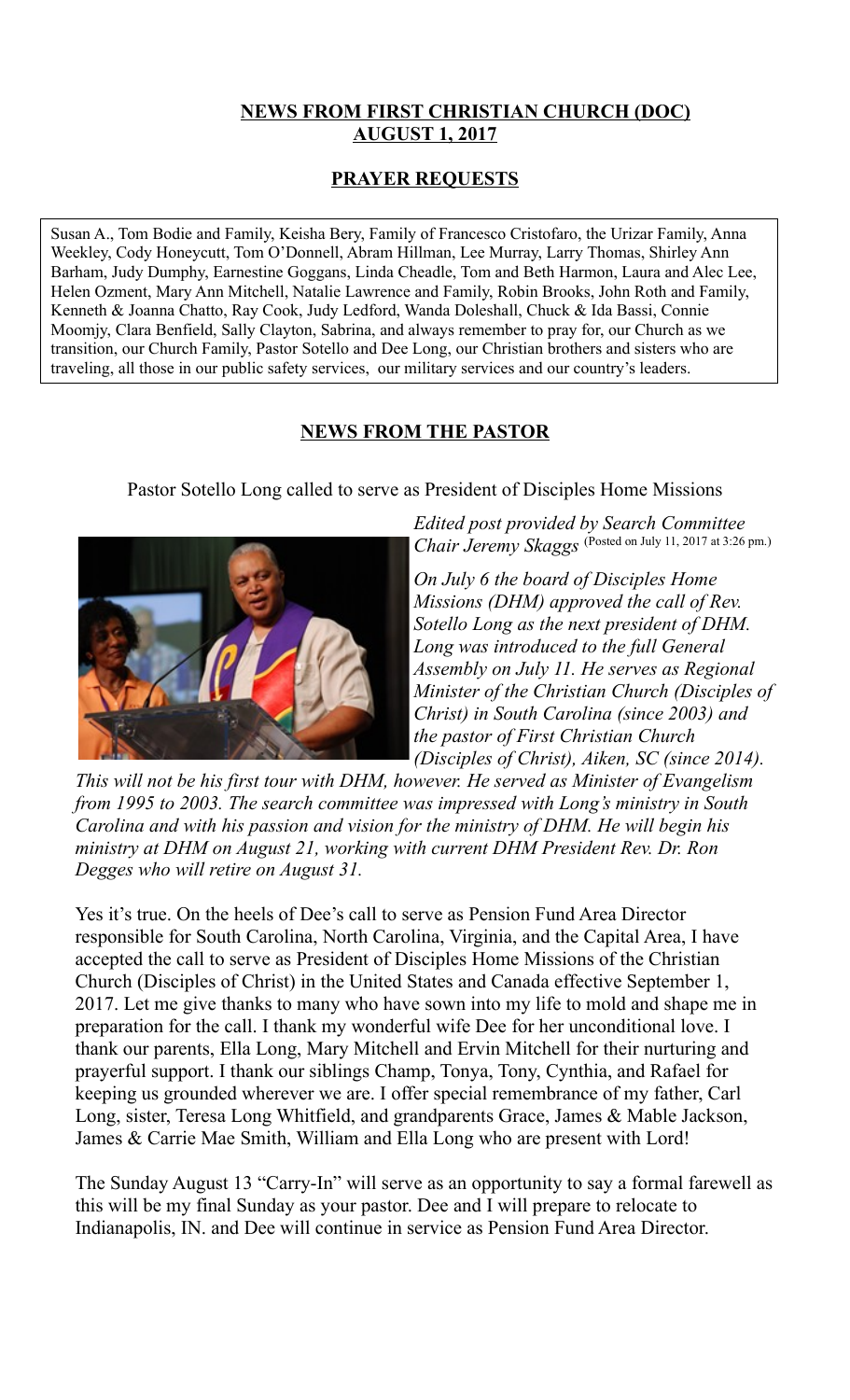The Church Board has received my letter of resignation and has begun the process of seeking an interim minister. The presiding Board Chair Buzzy Cheadle will be receiving names and documentation on potential candidates.

Dee and I thank you all for your prayers and we will cherish life-long memories of our journey as pastor and pastor's spouse and congregation. The First Christian Church, Aiken and all who are connected with you will always have a special place in our hearts.

Know, however, that I am serving you as well as the whole church differently. We will be able to keep in touch. Use this opportunity to learn more about Disciples Home Missions. Check out the website at: [ www.discipleshomemissions.org ]. This general ministry is the hands-on general ministry of the Christian Church (Disciples of Christ) empowering congregational life, mission and ministry and after all, you help make "Disciples Hands on Missions" happen!

## **APPRECIATION BANQUET**

,

An Appreciation Banquet will be held honoring Regional Minister, Rev. Sotello and Lady Dee Long on Thursday evening October 5, 2017 at 7 PM. The Banquet will be held at Utopia Restaurant & Lounge, 7272 Old State Rd., Holley Hill, SC 29059. Tickets to this event are \$25.00 per person. Please see Caroline Hale by August 8<sup>th</sup>, if you are interested in purchasing a ticket. Formal attire.

## **NEW CLIENT RELATIONS STAFF ANNOUNCED**

The Pension Fund of the Christian Church (DOC) is pleased to announce five new Area Directors. The new team members include our own Dee Long. The team will focus on providing outstanding customer service and promoting the Pension Fund's products and services.

# **SEARCH AND CALL COMMITTEE**

We are attempting to involve the entire congregation in our search for a new pastor. As part of this effort we are in need of volunteers who would like to serve on a Search and Call Committee. If you are interested in serving please let Buzz Cheadle know by Sunday, August 12<sup>th</sup>.

# **AUGUST 13TH FORMAL FAREWELL CARRY IN**

Our Carry In will be a time to offer our appreciation to Pastor Sotello and Dee for their work while here at our Church. We are asking that you provide your own card that will be given to the Longs and also, we will be giving a monetary gift. You are asked to contribute either cash or a gift card (that can be used in Indianapolis) and give to Judee Mitchell by August  $12<sup>th</sup>$ . These monetary gifts will be combined into one and given to the Longs. If you have any questions, please feel free to contact Judee Mitchell.

# **WOMEN'S RETREAT AT CHRISTMOUNT**

This year's retreat is being held from September 8-10, 2017 and will feature Andra Moran. "We will explore how we are loved indeed by God, and how we become lovetreasure hunters – looking for love in a world where many of the loudest voices are trying to drown out the quiet vibrancy of simple joys." Andra is a singer/songwriter and author from Nashville, Tennessee. Please visit the website for more information: www.christmount.org